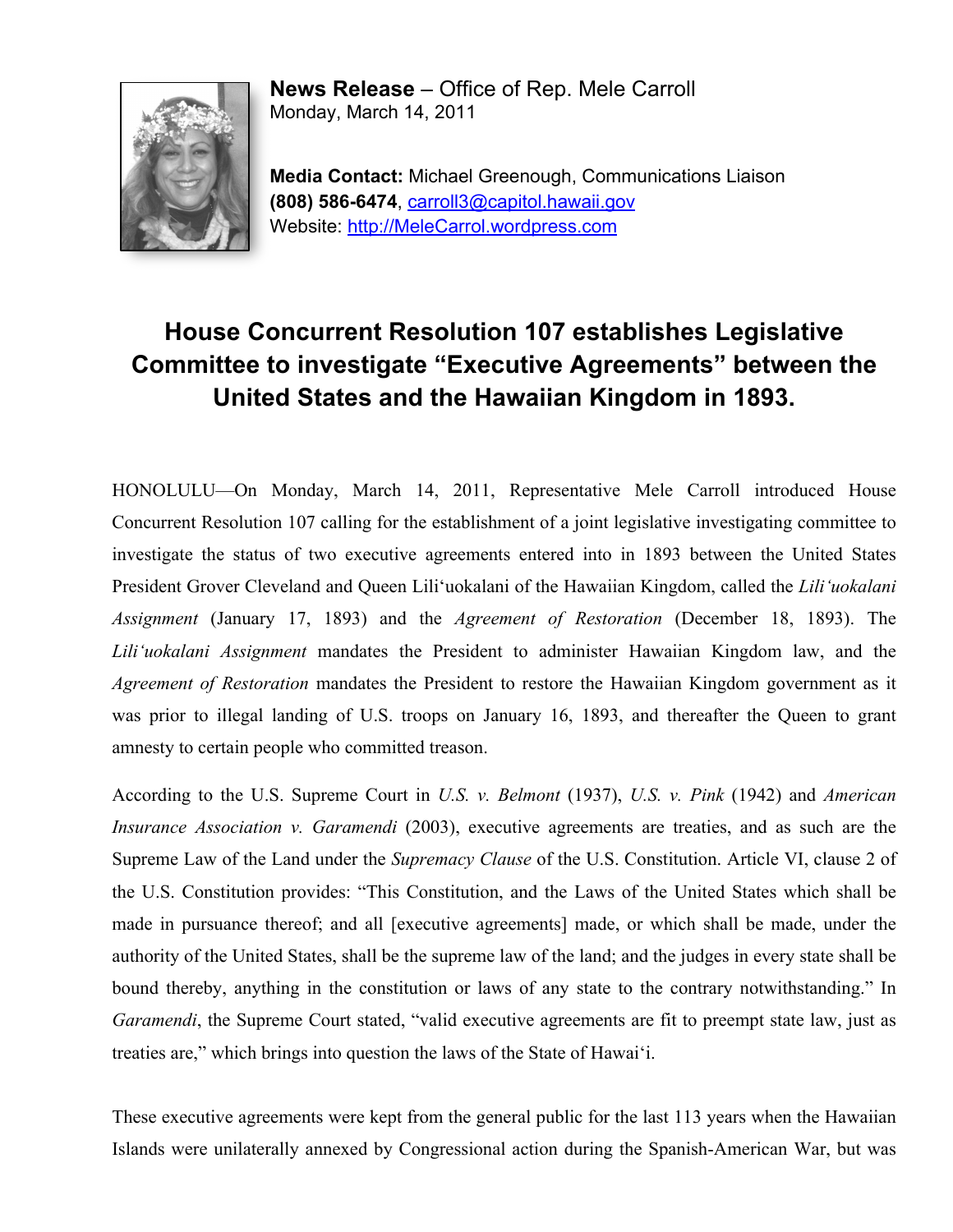recently brought to the attention before the U.S. District Court in Washington, D.C., in *Sai v. Clinton, et al.* (case no. 10-899CKK), when a federal lawsuit was filed by Dr. Keanu Sai against Secretary of State Clinton, Secretary of Defense Gates and Admiral Willard of the U.S. Pacific Command under the Alien Tort Statute for tort injuries suffered as a result of the violation of the *Lili'uokalani assignment*. These executive agreements were also the subject of Dr. Sai's political science doctoral dissertation and law journal articles, which can be accessed online at http://www2.hawaii.edu/~anu/publications.html.

On February 25, 2009, Dr. Sai gave a briefing on the legal status of Hawai'i and the executive agreements to Colonel James Herring, Army Staff Judge Advocate, 8<sup>th</sup> Theater Sustainment Command, and his staff officers at Wheeler AAF Courthouse in Wahiawa. The presentation was titled, "American Occupation of the Hawaiian Kingdom: Beginning the Transition from Occupied to Restored State."

On June 9, 2010, at the request of Gary Kurokawa, Administrator of the City & County of Honolulu Real Property Assessment Division, Dr. Sai gave a presentation on the evolution of Hawaiian land titles and the impact of the 1893 executive agreements to his staff of the Real Property Division at the Mission Memorial Auditorium in Honolulu, and on June 28, 2010, at the request of Scott Teruya, Administrator of the County of Maui Real Property Tax Division, Dr. Sai gave the same presentation to his staff at the HGEA Building in Kahului.

On November 13, 2010, the Association of Hawaiian Civic Clubs at their annual convention at the Sheraton Keauhou unanimously passed Resolution No. 10-15 *Acknowledging Queen Lili`uokalani's Agreements with President Grover Cleveland to Execute Hawaiian Law and to Restore the Hawaiian Government*. The resolution acknowledged the *Lili`uokalani Assignment* and the *Agreement of Restoration* as binding executive agreements upon the successors in office of President Cleveland, which at the present time is President Obama.

Defense attorneys have also been using these executive agreements as grounds for dismissal in *State of Hawai'i v. Kaulia* (criminal no. 09-1-352K), *State of Hawai`i v. Larsen* (case no. 3DTA 08-03139), *State of Hawai'i v. Larsen* (case no. 3DTC 08-023156), *Onewest Bank v. Tamanaha* (case no. 3RC 10- 1-1306), and *Fukumitsu v. Fukumitsu, et al.* (case no. 08-1-0843RAT). The executive agreements have also brought to light defects in current fee-simple ownership of land and the filing of title insurance claims, which has a profound impact on the mortgage industry and foreclosures here in Hawai'i.

The purpose and duties of the joint investigating committee shall be to inquire into the status of the executive agreements by holding meetings and hearings as necessary, receiving all information from the inquiry, and submitting a final report to the Legislature. Representative Mele Carroll stated that the purpose of House Concurrent Resolution 107 is to "ensure that we, as Legislators, who took an oath to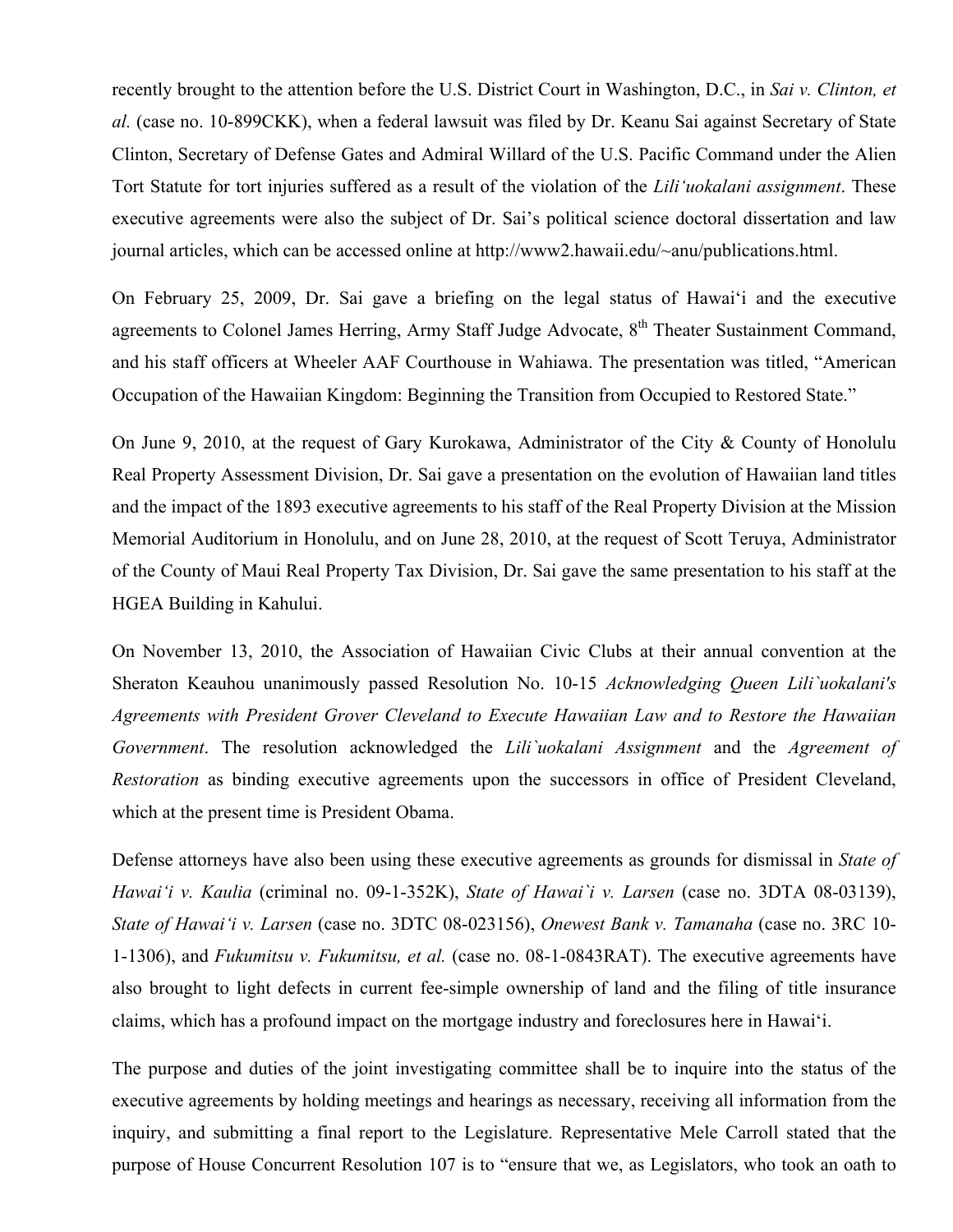support and defend not only the Constitution of the State of Hawai'i, but also the Constitution of the United States, must be mindful of our fiduciary duty and obligation to conform to the *Supremacy Clause* of the United States Constitution. As Majority Whip for the House of Representatives of the State of Hawai'i, it is my duty to bring the executive agreements to the attention of the Hawai'i State Legislature and that the joint investigating committee have the powers necessary to receive all information for its final report to the Legislature."

#### ###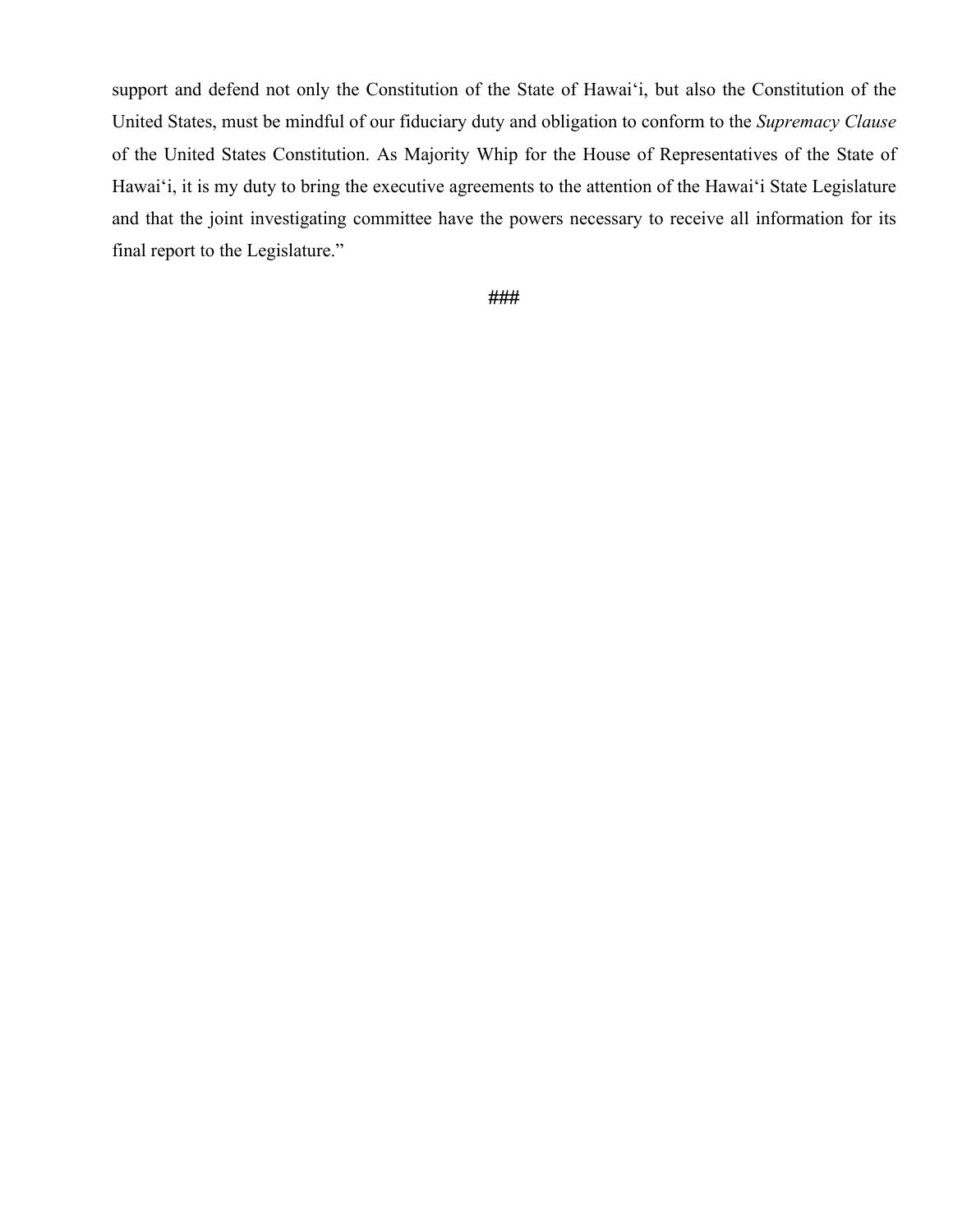#### HOUSE CONCURRENT RESOLUTION

ESTABLISHING A JOINT LEGISLATIVE INVESTIGATING COMMITTEE TO INVESTIGATE THE STATUS OF TWO EXECUTIVE AGREEMENTS ENTERED INTO IN 1893 BETWEEN UNITED STATES PRESIDENT GROVER CLEVELAND AND QUEEN LILI'UOKALANI OF THE HAWAIIAN KINGDOM, CALLED THE LILI'UOKALANI ASSIGNMENT AND THE AGREEMENT OF RESTORATION.

 WHEREAS, on December 19, 1842, United States President John Tyler recognized the Hawaiian Kingdom as an independent and sovereign State, extended full and complete diplomatic recognition to the Hawaiian Government, and entered into treaties and conventions with the Hawaiian government in 1849, 1875, and 1887; and

 WHEREAS, on January 14, 1893, John L. Stevens (hereinafter referred to as the "United States minister"), the United States minister plenipotentiary assigned to the Hawaiian Kingdom government, conspired with <sup>a</sup> small group of insurgents of diverse nationalities to overthrow the Hawaiian Kingdom government; and

 WHEREAS, in pursuance of the conspiracy, the United States Minister and naval representatives of the United States caused armed naval forces to invade the Hawaiian Kingdom on January 16, 1893, and to position themselves near government buildings and 19<sup>'</sup> Iolani Palace in order to provide protection to the insurgents; 20 and

22 WHEREAS, on the afternoon of January 17, 1893, this small 23 group of insurgents declared themselves to be <sup>a</sup> Provisional 24 Government; and

26 WHEREAS, the United States minister thereupon extended 27 diplomatic recognition to the insurgents in violation of

HCR LRB 11-1793.doc**THE REAL PROPERTY OF A PARTIES** 

7

14

21

25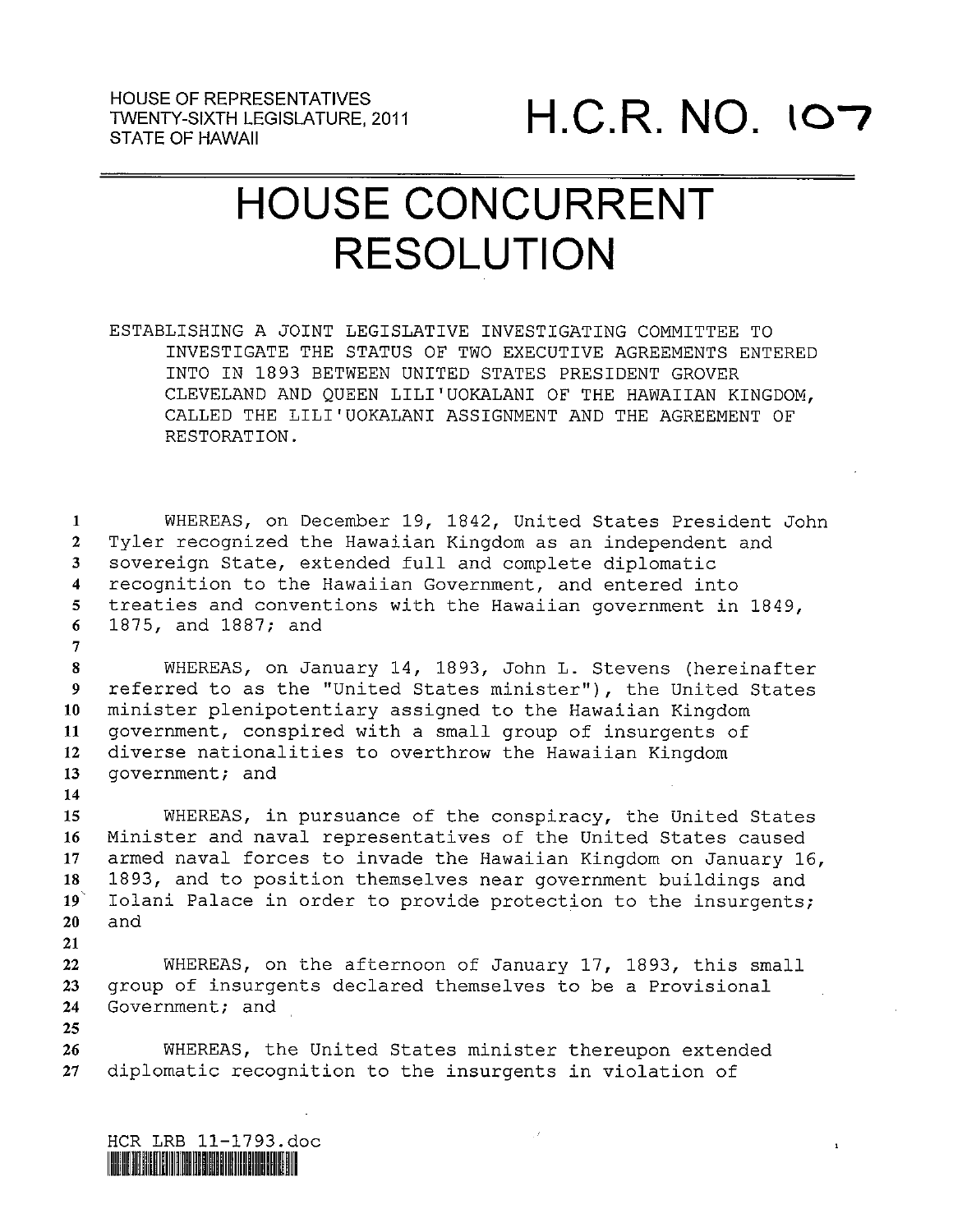# H.C.R. NO. 107

 treaties between the United States and the Hawaiian Kingdom and in violation of international law; and 3 4 WHEREAS, because the police force was unable to apprehend 5 the insurgents for violating the law of treason without the risk of bloodshed between the police and the United States troops, Queen Lili'uokalani issued the following protest temporarily, conditionally yielding her executive power to the United States government: "I Liliuokalani, by the Grace of God and under the Constitution of the Hawaiian Kingdom, Queen, do hereby solemnly protest against any and all acts done against myself and the Constitutional Government of the Hawaiian Kingdom by certain persons claiming to have established a Provisional Government of and for this Kingdom. That I yield to the superior force of the United States of America whose Minister Plenipotentiary, His Excellency John L. Stevens, has caused United States troops to be landed at Honolulu and declared that he would support the Provisional Government. Now to avoid any collision of armed forces, and perhaps the loss of life, I do this under protest and impelled by said force yield my authority until such time as the Government of the United States shall, upon facts being presented to it, undo the action of its representatives and reinstate me in the authority which <sup>I</sup> claim as the Constitutional Sovereign of the Hawaiian Islands. Done at Honolulu this 17th day of January, A.D. 1893"; and WHEREAS, under Article 31 of the Constitution of the Kingdom of Hawaii, as the constitutional monarch of the Hawaiian islands, the Queen was vested with the executive power to faithfully execute and administer Hawaiian law: "To the King belongs the Executive power"; and WHEREAS, on March 9, 1893, President Grover Cleveland accepted the temporary and conditional assignment of executive HCR LRB 11-1793.doc 2

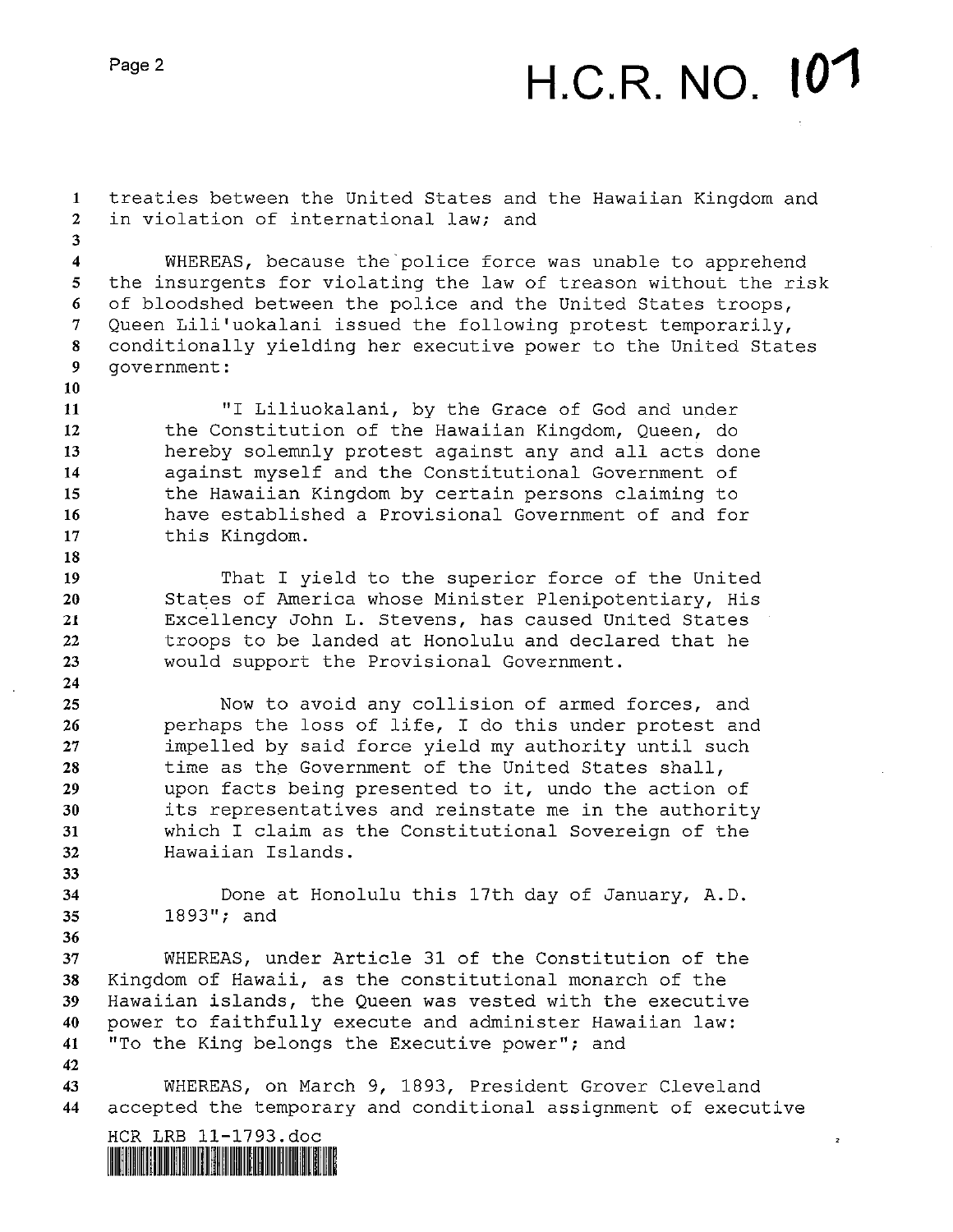## H.C.R. NO. 101

1 power from the Queen and investigated the circumstances of the overthrow of the Hawaiian Kingdom government; and 3 WHEREAS, on October 18, 1893, the investigation concluded that the United States violated international law and the Hawaiian Kingdom government must be restored to its status before the landing of United States troops; and 8 WHEREAS, negotiations for settlement and restoration took 10 place between Queen Lili'uokalani and United States minister plenipotentiary, Albert Willis, between November 13, 1893, and December 18, 1893, at the United States Embassy in Honolulu; and WHEREAS, <sup>a</sup> settlement was reached on December 18, 1893, 15 whereby Queen Lili'uokalani signed the following declaration that was dispatched to the United States State Department by the United States minister on December 20, 1893: "I, Liliuokalani, in recognition of the high sense of justice which has actuated the President of the United States, and desiring to put aside all feelings of personal hatred or revenge and to do what is best for all the people of these Islands, both native and foreign born, do hereby and herein solemnly declare and pledge myself that, if reinstated as the constitutional sovereign of the Hawaiian Islands, that <sup>I</sup> will immediately proclaim and declare, unconditionally and without reservation, to every person who directly or indirectly participated in the revolution of January 17, 1893, <sup>a</sup> full pardon and amnesty for their offenses, with restoration of all rights, privileges, and immunities under the constitution and the laws which have been made in pursuance thereof, and that I will forbid and prevent the adoption of any measures of proscription or punishment for what has been done in the past by those setting up or supporting the Provisional Government. I further solemnly agree to accept the restoration under the constitution existing at the time of said revolution and that I will abide by and fully execute that constitution with all the guaranties as to person and property therein contained.

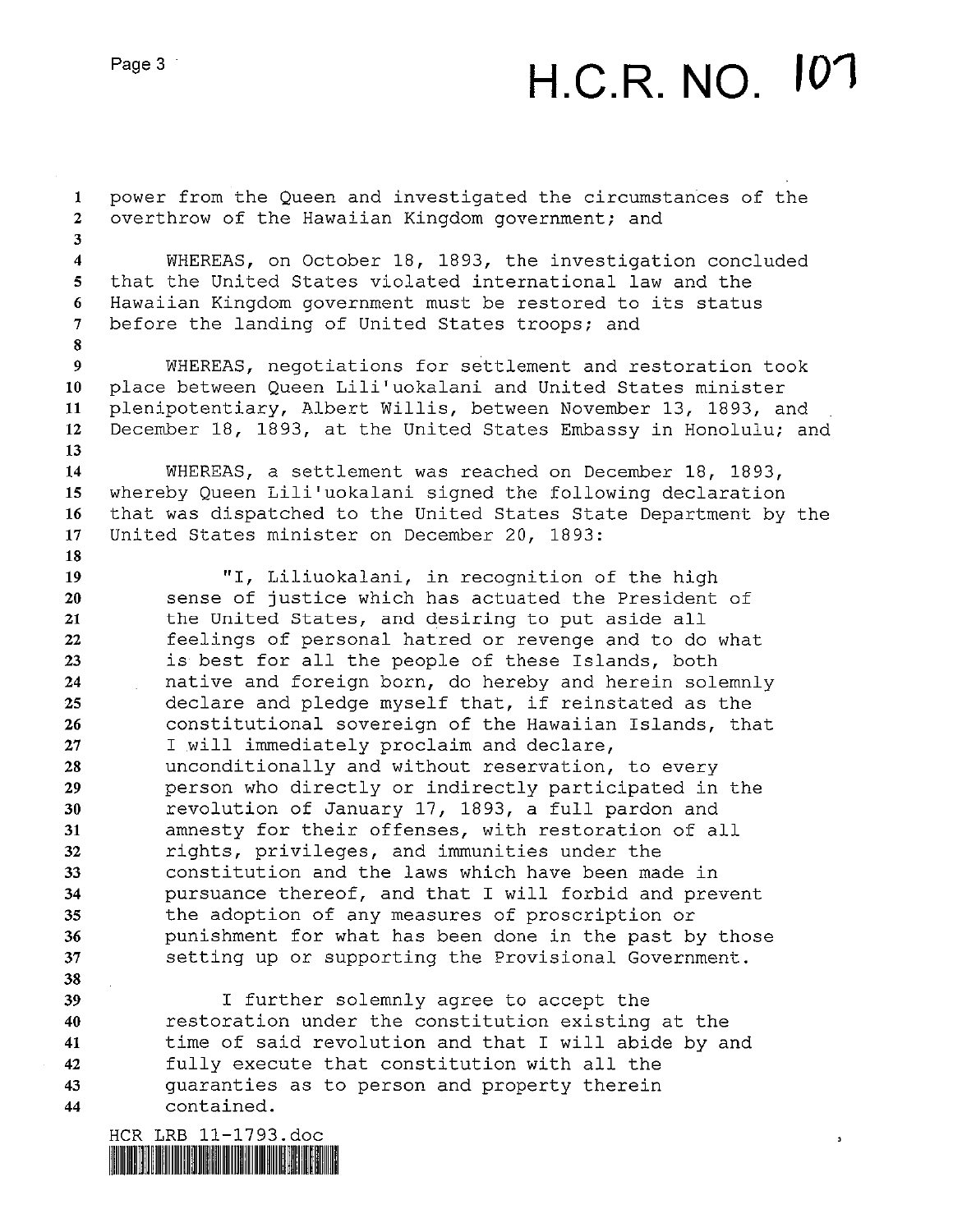### H.C.R. NO. 101

 $\sim 10^7$ 

| $\mathbf{1}$ |                                                                                            |  |  |  |  |  |
|--------------|--------------------------------------------------------------------------------------------|--|--|--|--|--|
| 2            | I furthermore solemnly pledge myself and my                                                |  |  |  |  |  |
| 3            | Government, if restored, to assume all the obligations                                     |  |  |  |  |  |
| 4            | created by the Provisional Government, in the proper                                       |  |  |  |  |  |
| 5            | course of administration, including all expenditures                                       |  |  |  |  |  |
| 6            | for military or police services, it being my purpose,                                      |  |  |  |  |  |
| 7            | if restored, to assume the Government precisely as it                                      |  |  |  |  |  |
| 8            | existed on the day when it was unlawfully overthrown.                                      |  |  |  |  |  |
| $\mathbf{9}$ |                                                                                            |  |  |  |  |  |
| 10           | Witness my hand this 18th of December, 1893"; and                                          |  |  |  |  |  |
| 11           |                                                                                            |  |  |  |  |  |
| 12           | WHEREAS, there exist two agreements:                                                       |  |  |  |  |  |
| 13           |                                                                                            |  |  |  |  |  |
| 14           | The Lili'uokalani Assignment, whereby President Grover<br>(1)                              |  |  |  |  |  |
| 15           | Cleveland accepted the obligation of administering                                         |  |  |  |  |  |
| 16           | Hawaiian Law in an assignment of executive power; and                                      |  |  |  |  |  |
| 17           |                                                                                            |  |  |  |  |  |
| 18           | The Agreement of Restoration, whereby the Queen agreed<br>(2)                              |  |  |  |  |  |
| 19<br>20     | to grant amnesty after return of executive power and<br>restoration of the government; and |  |  |  |  |  |
| 21           |                                                                                            |  |  |  |  |  |
| 22           | WHEREAS, President Cleveland and his successors in office                                  |  |  |  |  |  |
| 23           | have violated these agreements by not administering Hawaiian                               |  |  |  |  |  |
| 24           | Kingdom Law and not restoring the Hawaiian Kingdom government;                             |  |  |  |  |  |
| 25           | and                                                                                        |  |  |  |  |  |
| 26           |                                                                                            |  |  |  |  |  |
| 27           | WHEREAS, for the past one hundred eighteen years the Office                                |  |  |  |  |  |
| 28           | of President has retained the temporary and conditional                                    |  |  |  |  |  |
| 29           | assignment of Hawaiian executive power from the Queen; and                                 |  |  |  |  |  |
| 30           |                                                                                            |  |  |  |  |  |
| 31           | WHEREAS, these agreements are called sole executive                                        |  |  |  |  |  |
| 32           | agreements under United States constitutional law and the basis                            |  |  |  |  |  |
| 33           | of a federal lawsuit in Washington, D.C., filed by Dr. David                               |  |  |  |  |  |
| 34           | Keanu Sai against President Barack Obama, Secretary of State                               |  |  |  |  |  |
| 35           | Hillary Clinton, Secretary of Defense Robert Gates, Admiral                                |  |  |  |  |  |
| 36           | Robert Willard, and Governor Linda Lingle (case no. 1:10-CV-                               |  |  |  |  |  |
| 37           | 00899CKK) on June 1, 2010; and                                                             |  |  |  |  |  |
| 38           |                                                                                            |  |  |  |  |  |
| 39           | WHEREAS, on November 13, 2010, the Association of Hawaiian                                 |  |  |  |  |  |
| 40           | Civic Clubs at its 51st Convention at Keauhou, Island of Hawaii,                           |  |  |  |  |  |
| 41           | unanimously passed Resolution No. 10-15, "Acknowledging Queen                              |  |  |  |  |  |
| 42           | Lili'uokalani's Agreements with President Grover Cleveland to                              |  |  |  |  |  |
| 43           | Execute Hawaiian Law and to Restore the Hawaiian Government";                              |  |  |  |  |  |
| 44           | and                                                                                        |  |  |  |  |  |
|              | HCR LRB 11-1793.doc                                                                        |  |  |  |  |  |

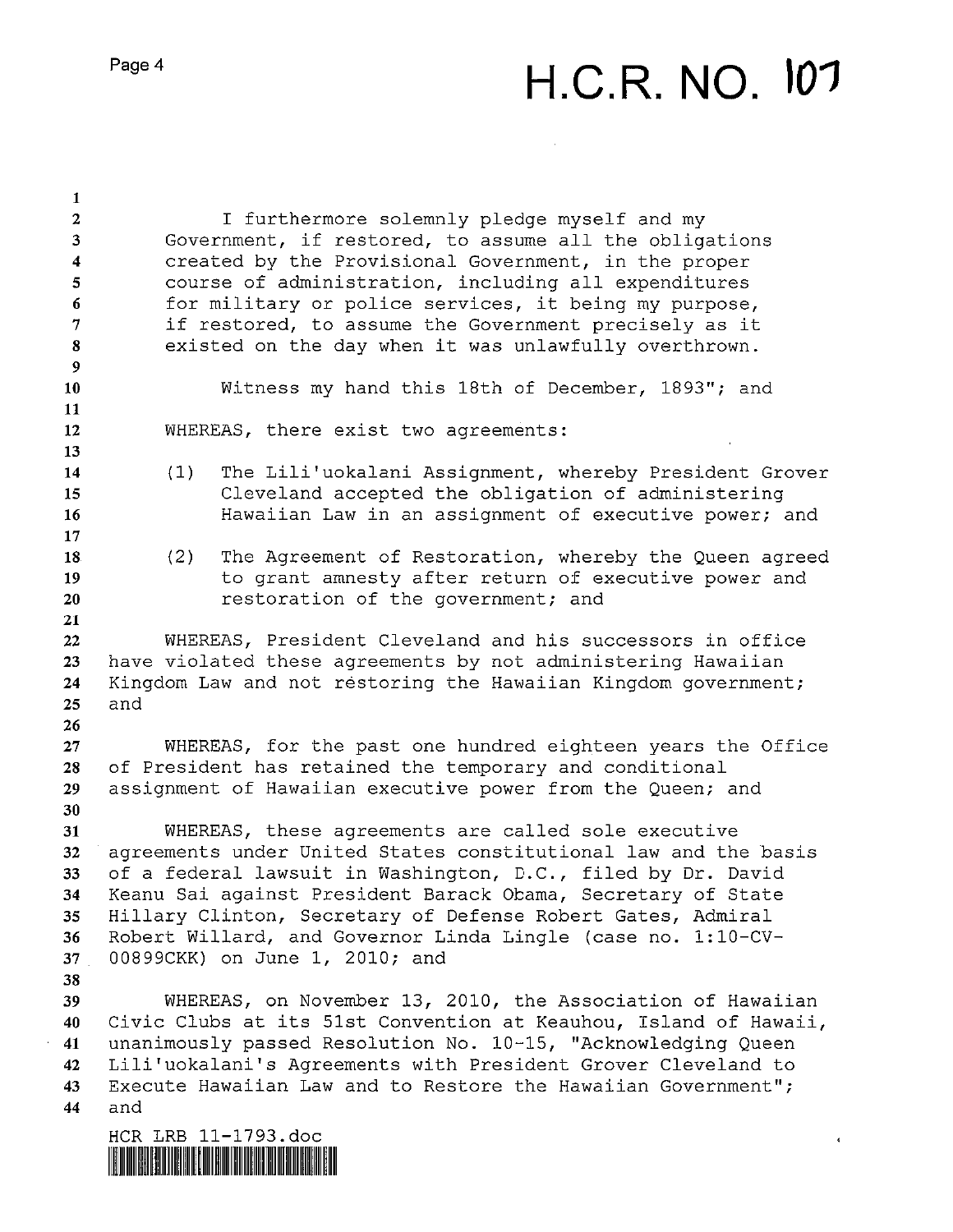~

#### $H.C.R. NO.$   $107$

1 WHEREAS, under the Supremacy Clause of the United States Constitution, "all Treaties made, or which shall be made, under the Authority of the United States, shall be the supreme Law of 5 the Land; and the Judges in every State shall be bound thereby, any Thing in the Constitution or Laws of any State to the contrary notwithstanding"; and 8 WHEREAS, the United States Supreme Court declared in United States v. Belmont, 301 U.S. 324 (1937), that executive agreements arising out of the President's sole authority over foreign relations does not require ratification by the Senate or the approval of Congress, and has the force and effect of <sup>a</sup> treaty; and WHEREAS, statutes enacted by the Legislature of the State of Hawaii that conflict with valid executive agreements would be considered void under the Supremacy Clause; and WHEREAS, <sup>a</sup> joint legislative investigating committee would settle the issue of whether certain statutes enacted by the Hawaii State Legislature violate the United States Constitution; and WHEREAS, section 21—3, Hawaii Revised Statutes, authorizes the establishment of <sup>a</sup> legislative investigating committee by resolution, and Rule 14 of the Rules of the House of Representatives and Rule 14(3) of the Rules of the Senate allow for the establishment of special committees; now, therefore, BE IT RESOLVED by the House of Representatives of the Twenty—sixth Legislature of the State of Hawaii, Regular Session of 2011, the Senate concurring, that: (1) The Legislature hereby establishes <sup>a</sup> joint legislative investigating committee to investigate the status of two executive agreements entered into between President Grover Cleveland of the United States and Queen Lili'uokalani of the Hawaiian Kingdom in 1893, called the Lili'uokalani Assignment and the Agreement of Restoration; (2) The purpose and duties of the joint investigating committee shall be to inquire into the status of the HCR LRB ll-1793.doc $\bar{\mathbf{s}}$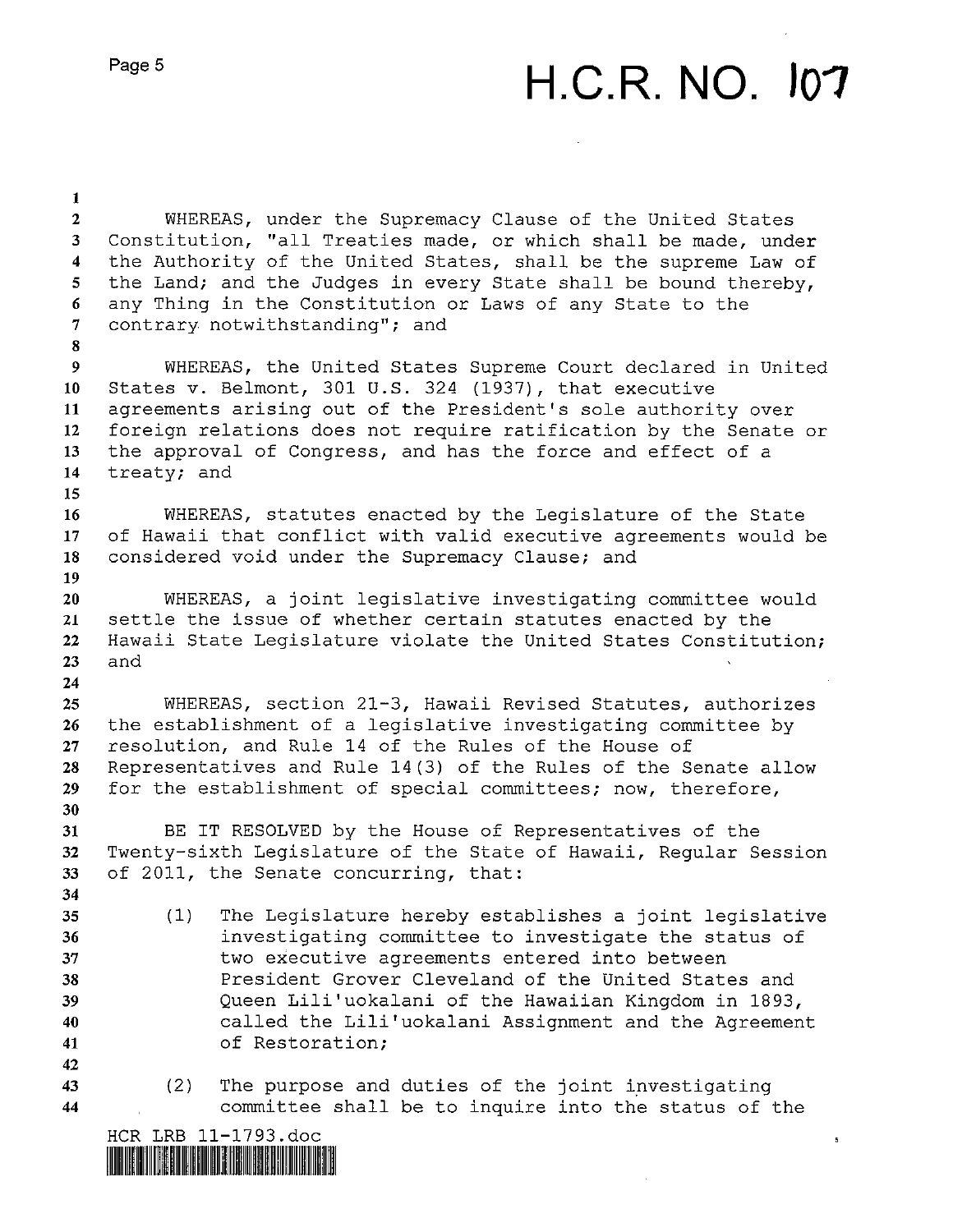$\mathcal{A}^{\prime}$ 

#### H.C.R. NO. 107

 $\tilde{\mathbf{s}}$ 

| 1<br>$\mathbf{2}$<br>3<br>4<br>5       |     |     | executive agreements by holding meetings and hearings<br>as necessary, receiving all information from the<br>inquiry, and submitting a final report to the<br>Legislature;                                                                                                            |
|----------------------------------------|-----|-----|---------------------------------------------------------------------------------------------------------------------------------------------------------------------------------------------------------------------------------------------------------------------------------------|
| 6<br>7<br>8<br>9                       | (3) |     | The joint investigating committee shall have every<br>power and function allowed to an investigating<br>committee under the law, including without limitation<br>the power to:                                                                                                        |
| 10<br>11<br>12                         |     | (A) | Adopt rules for the conduct of its proceedings;                                                                                                                                                                                                                                       |
| 13<br>14<br>15<br>16<br>17<br>18<br>19 |     | (B) | Issue subpoenas requiring the attendance and<br>testimony of the witnesses and subpoenas duces<br>tecum requiring the production of books,<br>documents, records, papers, or other evidence in<br>any matter pending before the joint investigating<br>committee;                     |
| 20<br>21<br>22<br>23                   |     | (C) | Hold hearings appropriate for the performance of<br>its duties, at times and places as the joint<br>investigating committee determines;                                                                                                                                               |
| 24<br>25                               |     | (D) | Administer oaths and affirmations to witnesses at<br>hearings of the joint investigating committee;                                                                                                                                                                                   |
| 26<br>27<br>28<br>29                   |     | (E) | Report or certify instances of contempt as<br>provided in section 21-14, Hawaii Revised<br>Statutes;                                                                                                                                                                                  |
| 30<br>31<br>32<br>33<br>34             |     | (F) | Determine the means by which a record shall be<br>made of its proceedings in which testimony or<br>other evidence is demanded or adduced;                                                                                                                                             |
| 35<br>36<br>37<br>38<br>39<br>40<br>41 |     | (G) | Provide for the submission, by a witness's own<br>counsel and counsel for another individual or<br>entity about whom the witness has devoted<br>substantial or important portions of the<br>witness's testimony, of written questions to be<br>asked of the witness by the chair; and |
| 42<br>43<br>44                         |     | (H) | Exercise all other powers specified under chapter<br>21, Hawaii Revised Statutes, with respect to a<br>joint investigating committee; and                                                                                                                                             |

 $\hat{\mathcal{A}}$ 

 $\hat{\mathcal{A}}$ 

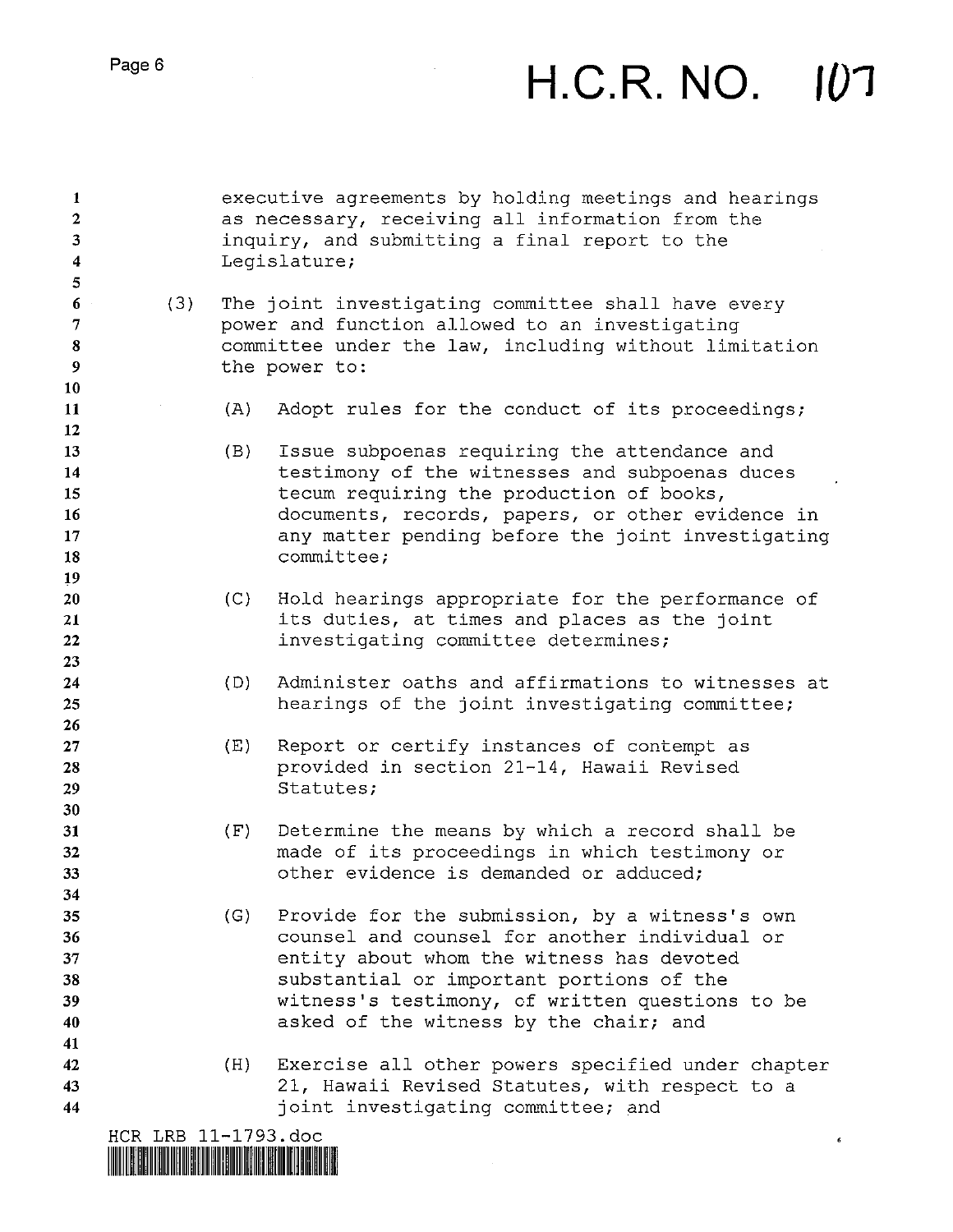$\mathcal{L}$ 

 $\sim 10^6$ 

### $H.C.R. NO.  $l^{0}1$$

| 1<br>$\mathbf{2}$<br>$\mathbf{3}$      |                    | BE IT FURTHER RESOLVED that the joint investigating<br>committee shall consist of the following ten members:                                                                                                                                               |
|----------------------------------------|--------------------|------------------------------------------------------------------------------------------------------------------------------------------------------------------------------------------------------------------------------------------------------------|
| $\overline{\mathbf{4}}$                |                    |                                                                                                                                                                                                                                                            |
| 5                                      | (1)                | The Chairperson of the House Committee on Finance;                                                                                                                                                                                                         |
| 6<br>7<br>8<br>9                       | (2)                | The Chairperson of the House Committee on Water, Land,<br>and Ocean Resources;                                                                                                                                                                             |
| 10<br>11<br>12                         | (3)                | The Chairperson of the House Committee on Hawaiian<br>Affairs;                                                                                                                                                                                             |
| 13<br>14<br>15<br>16                   | (4)                | One member of the majority leadership from the House<br>of Representatives who shall be appointed by the<br>Speaker of the House of Representatives;                                                                                                       |
| 17<br>18<br>19<br>20                   | (5)                | One member of the minority leadership from the House<br>of Representatives who shall be appointed by the House<br>Minority Leader;                                                                                                                         |
| 21<br>22<br>23                         | (6)                | The Chairperson of the Senate Ways and Means<br>Committee;                                                                                                                                                                                                 |
| 24<br>25<br>26                         | (7)                | The Chairperson of the Senate Committee on Water,<br>Land, and Agriculture;                                                                                                                                                                                |
| 27<br>28<br>29                         | (8)                | The Chairperson of the Senate Hawaiian Affairs<br>Committee;                                                                                                                                                                                               |
| 30<br>31<br>32<br>33                   | (9)                | One member of the majority leadership from the Senate<br>who shall be appointed by the President of the Senate;<br>and                                                                                                                                     |
| 34<br>35<br>36                         | (10)               | One member of the minority leadership from the Senate<br>who shall be appointed by the Senate Minority Leader;<br>and                                                                                                                                      |
| 37<br>38<br>39<br>40<br>41<br>42<br>43 | of its report; and | BE IT FURTHER RESOLVED that the joint investigating<br>committee shall submit its findings and recommendations to the<br>Legislature no later than twenty days prior to the convening of<br>the Regular Session of 2012 and shall dissolve upon submission |